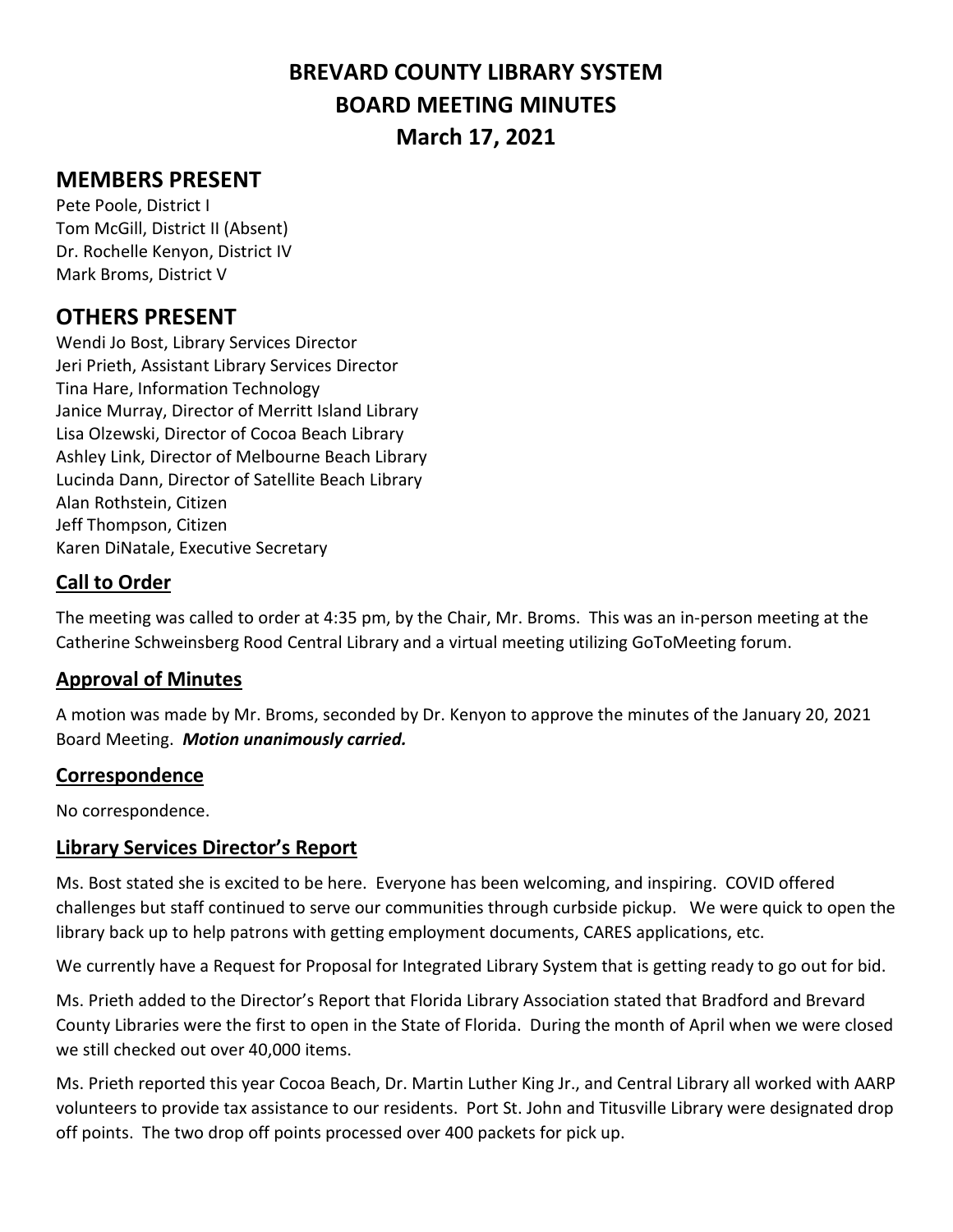Our volunteers are coming back to the libraries to volunteer and the Friends groups are having outside book sales to raise monies.

Eau Gallie Library is currently closed for renovation and is slated to reopen on March 29, 2021.

We are slowly filling our job vacancies.

All libraries continue to support CARES Act applications for help with rent for our Housing and Human Services department.

We are wrapping up the final touches on our Request for Proposal for the Integrated Library System. The Commission approved our request to go out for bids on February 23, 2021; which was the same day our new Library Services Director was named. We welcome our new Library Services Director, Wendi Jo Bost.

Mr. Poole requested an update on facilities projects for the next meeting

Dr. Kenyon inquired about the Open House that was held yearly that featured assistive devices. It was explained it was cancelled last year due to the risk to participants and will return as soon as possible.

Mr. Broms thank Ms. Prieth for taking over for the past few months and will continue through the transition.

## **Personal Appearances**

Dr. Kenyon stated she visited Mims Library, Central Library, and Cocoa Beach Library. She doesn't say who she is but rather says she is new to the location and if they can assist. The employees she encountered were very willing to help and anxious to show what the library has to offer. Dr. Kenyon was thrilled to see tables of free material and is enjoying her visits to libraries.

#### **Unfinished Business**

Mr. Broms stated there were a couple of things that we were discussing. Status of E-books and how things are going, the relationships with publishers and all. Would like to discuss again and give an update. Other project is regarding fines. Is there a potential to change our policy on fines as we have changed our policy on fines during this quarantine period. Would like to have a report ready on thoughts on what was learned from having fees suspended.

#### **New Business**

Mr. Broms stated as we're not visiting individual libraries yet, we invite directors to give updates on their libraries. We have Ashley Link from Melbourne Beach Library here to give her report.

Ms. Link stated they have had some Capital Improvement Projects. Some of the projects were HVAC related. They had the chiller/air dampener rebuilt plus duct repair, as well as triple duty valve replacement.

In the Summer of 2020 they had the library painted. During the summer they also had mold remediation done.

Since August we have had issues with the parking lot lights. We have had four lights down. Facilities wants to go to bid on this project as they feel lighting engineers are needed since we are beachside.

Our statistical reports show door count at 60% from previous year and check outs are down 11%.

## **Comments by Public/Friends**

None.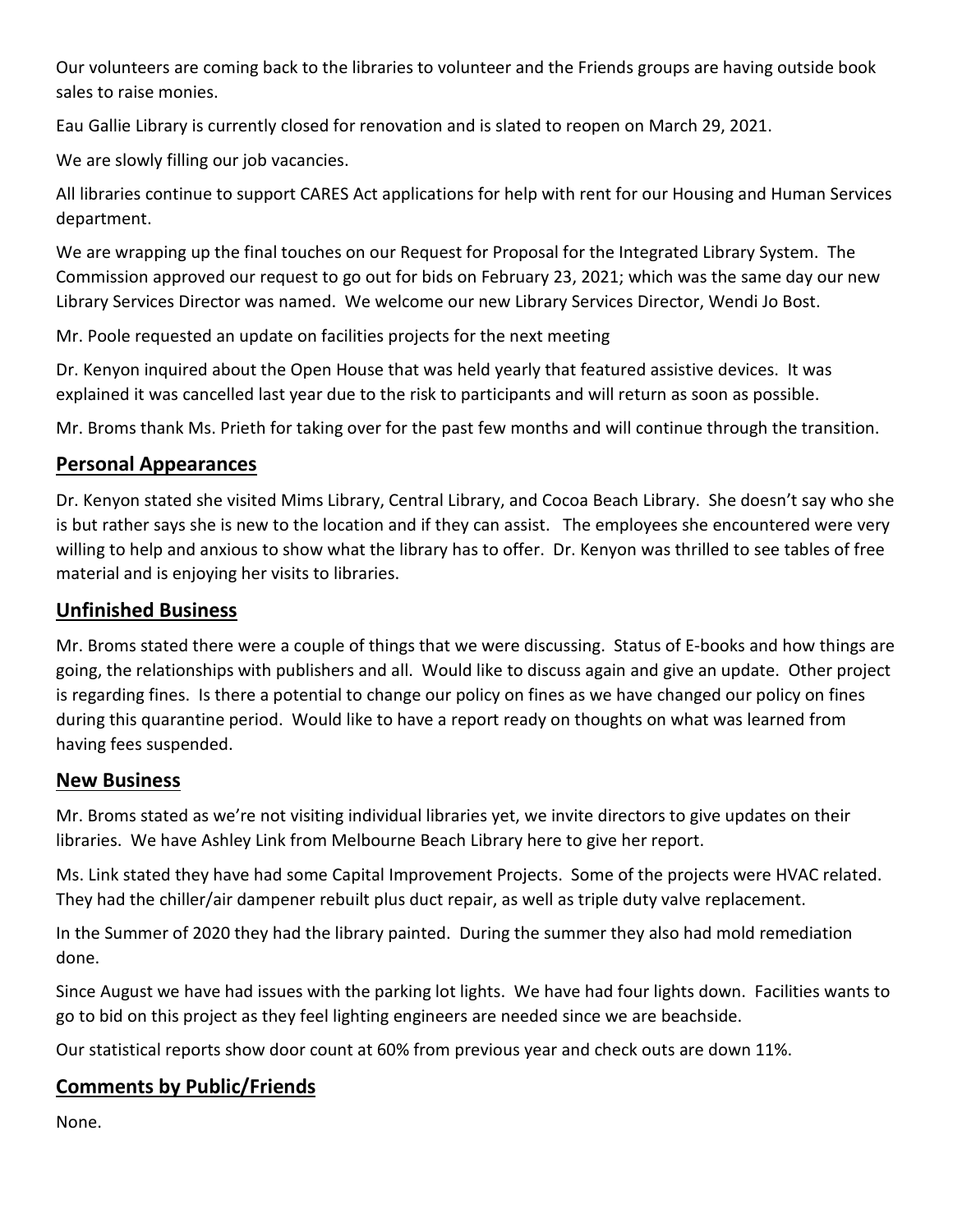## **Comments by County Library Board Members**

Dr. Kenyon stated she had a personal concern. We have missed two sets of books sales in March and October. Is it possible to do book sales outside? Ms. Link stated that being part of the social media team they have advertised for Friends of the Library book sales. Some libraries do have day to day sales in their lobbies. Some libraries are next to parks where they are able to do outdoor book sales and they have been able to do that. Melbourne has been doing cart-based sales. Satellite Beach had a parking lot book sale. Dr. Martin Luther King Jr. Library and Melbourne Beach Library don't have any space. Dr. Kenyon thanked Ms. Link saying she's glad there isn't a policy to prohibit book sales. Merritt Island Library has a one-person operation for book sales. Eau Gallie sells on a cart in the library. There are no set arrangement for selling books. Each library has their own plans on what works best for them for selling books. Dr. Kenyon was pleased by the response.

Mr. Poole commented that there are inconsistencies on having meetings where some libraries are having meetings and others are not. He feels we should follow whatever CDC guidelines states. Are Friends of the Library meeting? Ms. Prieth stated that anyone can meet in the meeting rooms, but there needs to be social distance. There are some libraries such as Eau Gallie who are using their meeting rooms for quarantining books and they don't have the space for meetings. Dr. Kenyon asked how long for quarantining books? Ms. Prieth stated there isn't an answer to that. We are following CDC guidelines.

Mr. Poole asked why is it different libraries have different signs regarding wearing of masks. Some signs say recommended while others say required. Ms. Prieth stated municipalities have different ordinances. Cocoa and Cocoa Beach had mask mandates where the County does not. So, if a library is within the city limits they follow what the City mandates. Mr. Poole asked if patrons have gotten unruly regarding masks. Ms. Prieth stated we have had some, but we point out our policy on Library Code of Conduct. Mr. Poole requested a copy of LS-03/Library Code of Conduct.

Mr. Broms stated one of our roles is to review, and approve updated policies. He would like a table of all of our policies and when they were last reviewed. Mr. Brom moved to adjourn and Dr. Kenyon seconded. Meeting adjourned at 5:18 p.m. Next meeting will be at the Central Library on April 21, 2021.